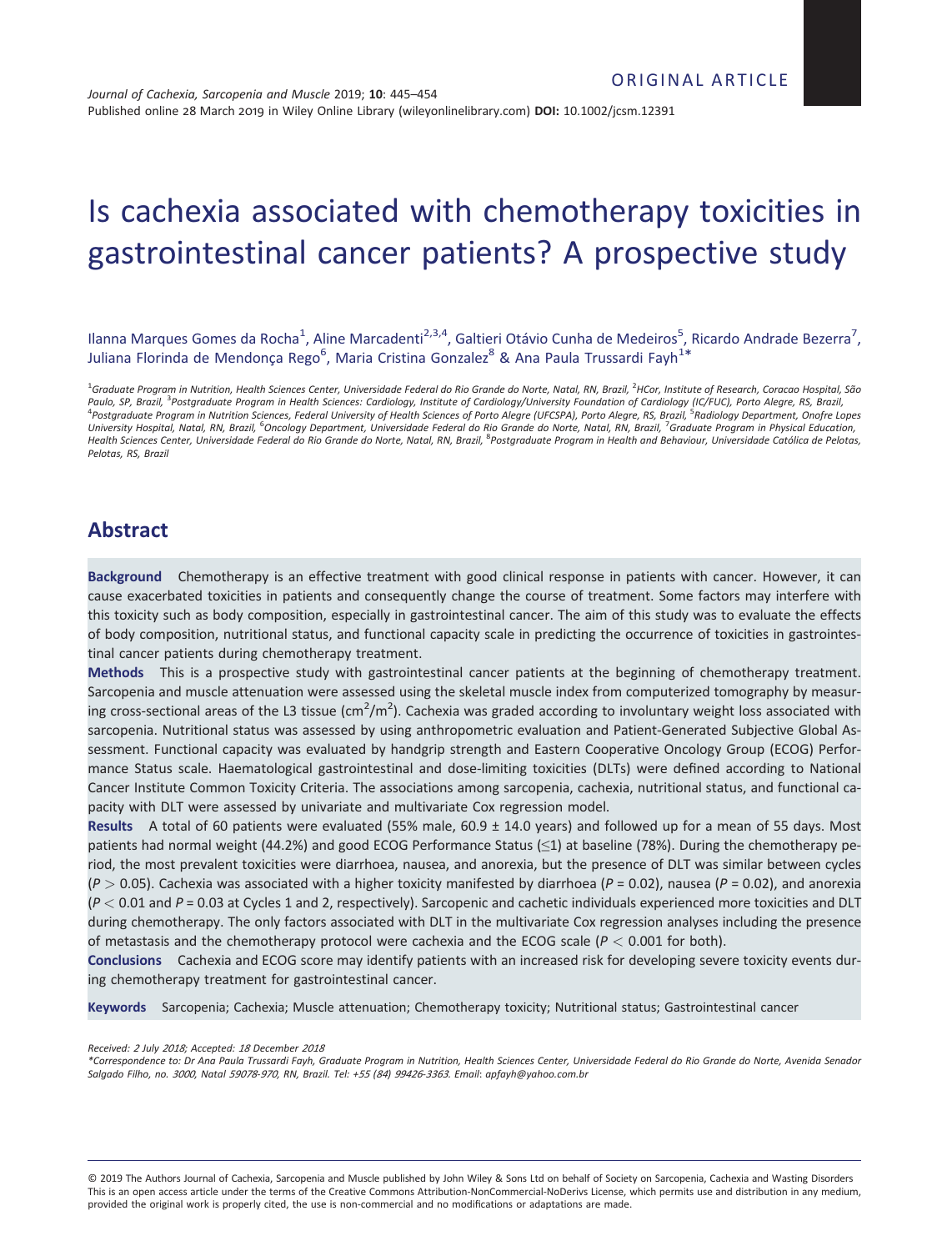# **Introduction**

Cancer is one of main causes of morbidity and mortality worldwide with 8.2 million deaths annually in the world.<sup>1</sup> In Brazil, 600 000 new cases are predicted to occur in 2018, and gastrointestinal cancer is still one of the leading causes of cancerrelated death in cancer diagnosed patients. $2$  Gastrointestinal cancers are highly prevalent in the population, being associated with elevated rates of malnutrition—almost 80%<sup>3</sup>—and negative clinical outcomes such as poor chemotherapy tolerance (increase toxicity occurrence, surgical complications, postoperative complications, increased risk of infection and longer hospitalization, and lower overall survival). $4,5$ 

Gastrointestinal cancer treatment includes different strategies including surgery, chemotherapy, and radiation therapy.<sup>6</sup> Specifically, there is great heterogeneity in the ability of adults with cancer to tolerate chemotherapy.<sup>7</sup> Differences in body composition have been frequently related in studies, and a probable explanation for toxicities is based on pharmacokinetics of dosing chemotherapy when calculated using body surface area parameters of fat-free mass, which really represents the distribution volume of cytotoxic chemotherapy drugs.<sup>8</sup> The presence of sarcopenia that requires low muscle mass as well as evidence of low muscle strength or physical performance.<sup>9</sup> is believed to be associated with higher chemotoxicity.<sup>4,10–13</sup> However, most of the studies which have evaluated the associations between body composition and toxicity are retrospective studies and did not include other conditions associated with muscle mass loss such as the presence of cachexia, or muscle attenuation.<sup>6,10,11,14</sup> Additionally, in the majority of the studies with cancer patients, sarcopenia is defined as low muscle mass assessed using computed tomography (CT) images without other muscle function parameters.

Other common condition in cancer patients is cachexia, recognized by previous studies $9,13$  as a multifactorial and often irreversible syndrome characterized by inflammation and loss of muscle with or without the loss of fat mass leading to progressive functional impairment.<sup>15</sup> Another characteristic of cachexia would be involuntary weight loss in the absence of simple starvation, $15$  and this assessment may be difficult in clinical practice, $16$  especially for investigation in retrospective studies. Once sarcopenia can be one of the elements of the proposed definition for cachexia, most cachectic individuals are also sarcopenic, but the occurrence is dependent on the patient response to tumour progression, including the activation of the inflammatory response and energetic inefficiency involving the mitochondria.<sup>17</sup>

In addition to sarcopenia and cachexia, other factors such as muscle attenuation have been shown to independently predict toxicity in gastrointestinal cancer.<sup>18,19</sup> Although some studies have shown an association between performance status and nutritional screening tools in the prognosis of oncology patients, $20-22$  the studies did not show associations of

these parameters with toxicities during chemotherapy. Thus, this study aimed to investigate which parameter of body composition, namely, low muscle mass or muscle attenuation, the presence of cachexia, nutritional status, or functional capacity, better predicts toxicity during chemotherapy in gastrointestinal cancer.

## **Methods**

#### *Design and subjects*

A single-centre prospective study was conducted in a primary care hospital—*Liga Norteriograndense Contra o Câncer*, Brazil. The patients were recruited from January to December 2017. The study protocol was approved by the Human Research Ethics Committee at UFRN (Protocol No. 1.953.759 CAAE 64765517.0.0000.5292). Inclusion criteria were histopathological gastrointestinal cancer diagnosis, CT exam performed 30 days before the start of chemotherapy, no prior chemotherapy and adequate bone marrow reserve. Exclusion criteria were the presence of other diseases which cause a decrease in muscle mass and performance status by the Eastern Cooperative Oncology Group Performance Status (ECOG-PS) ≥ 3 at the beginning of chemotherapy. Sample size was calculated according to a previous study that evaluated the association between sarcopenia and dose-limiting toxicity (DLT) during one cycle of chemotherapy in 72 resectable oesophageal cancer patients<sup>18</sup> with a power of 80% and an alpha of 0.05 (G\*Power®, version 3.1.9.2; Institute for Experimental Psychology in Dusseldorf, Germany).

#### *Procedures*

All eligible patients were asked about their interest in participating in the study. After verbal acceptance and signing an informed consent form, the subjects were submitted to an initial assessment performed during diagnosis and staging of the disease, including body composition by CT scan before starting the first chemotherapy cycle.

Clinical and pathological data were obtained from the electronic records at the Hospital: demographic and clinical data such as age, gender, primary tumour site, histological type, chemotherapy regimens used, and ECOG-PS.

Patients were followed for three chemotherapy cycles regardless of the duration of each cycle, which was established by the physician according to the recommendations for each cancer type. The goal of chemotherapy, for these patients, was to reduce the tumour size before surgery (21 patients with neoadjuvant chemotherapy), reduce the chance of spreading after surgery (27 patients with adjuvant chemotherapy), or palliative chemotherapy (12 patients). The patients had their nutritional and functional assessment evaluated on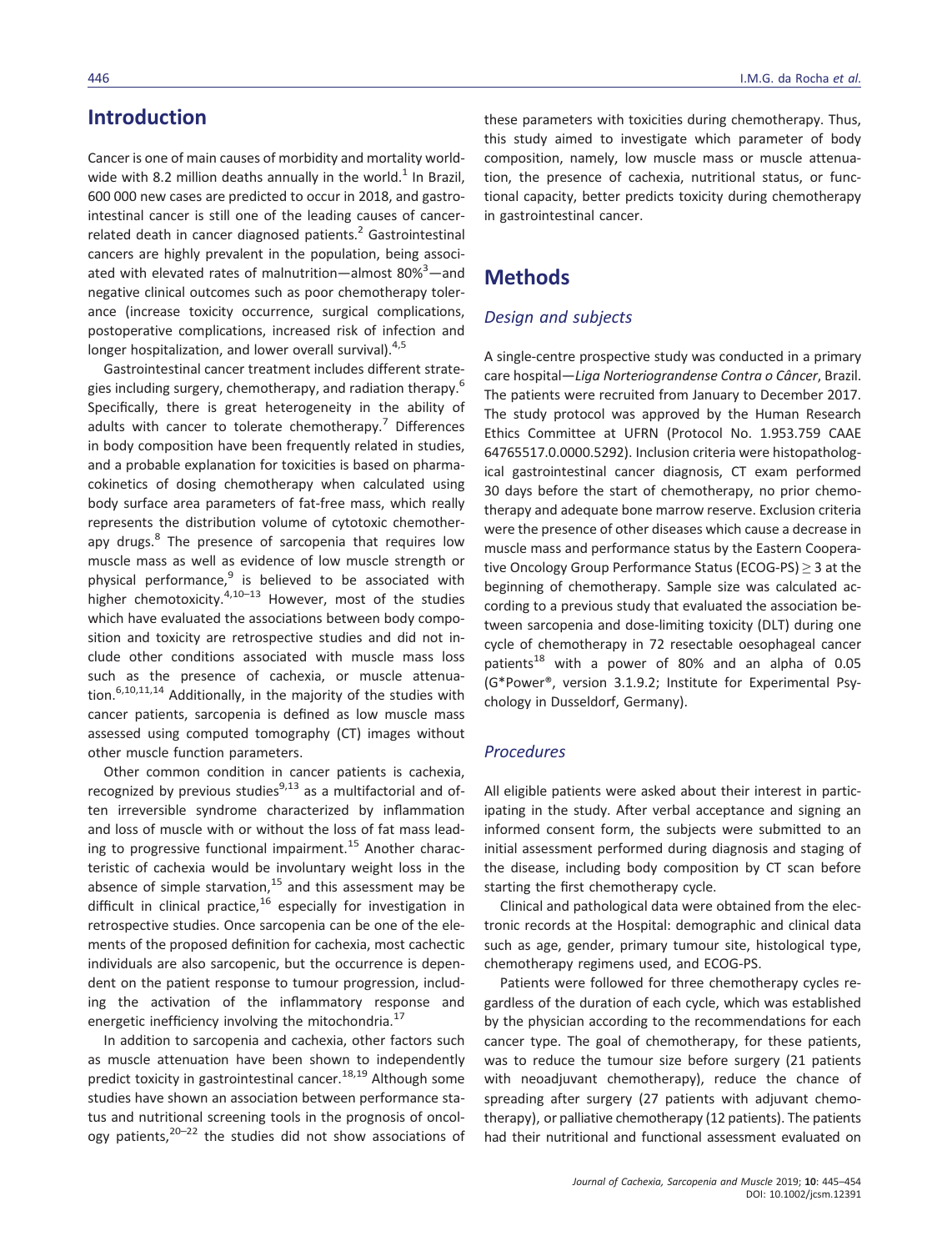the first day of each cycle. Gastrointestinal toxicity was evaluated up to 72 h at the beginning of each cycle by medical record or phone contact. Haematological toxicity was assessed through the biochemical data available in the medical record and collected before the start of the next chemotherapy cycle.

## *Nutritional, functional, and body composition assessment*

Body mass index (BMI) was calculated from height and weight. Then, patients were classified as underweight, normal weight, overweight, or obese according to WHO.<sup>23</sup> Nutritional status was evaluated by the Patient-Generated Subjective Global Assessment (PG-SGA). Patients classified as A were considered well nourished, while patients classified as B and C were considered malnourished. $24$  Cachexia was classified according the parameters proposed by Fearon $15$ : involuntary weight loss *>*5% over the last 6 months in the absence of simple starvation; weight loss *>*2% with a BMI *<* 20 kg/m<sup>2</sup> ; or weight loss *>*2% with low skeletal muscle index (SMI).

Functional capacity was assessed at the beginning of each chemotherapy cycle by handgrip strength and by the ECOG-PS, and low functional capacity was defined as ECOG-PS  $\geq$  2.<sup>25</sup> Handgrip strength (kg) was measured using a dynamometer (Jamar®) with the dominant hand. The patients kept their hand on a table with their elbow maintained at 90°, and they were asked to squeeze the dynamometer handle at maximum strength for at least 3 s for diagnosing dynapenia (handgrip strength *<*30 and *<*20 kg for male and female patients, respectively).<sup>9</sup>

CT scans were evaluated for muscle mass analysis. Skeletal muscle area was measured on axial CT images<sup>26</sup> at the level of the third lumbar vertebra (L3) using appropriate software (Slice O'Matic, Tomovision, CA). $27$  Skeletal muscle was normalized for height to obtain the SMI ( $\text{cm}^2/\text{m}^2$ ). Low muscularity and low muscle attenuation were defined according to the cut-off point proposed by Martin *et al*. <sup>28</sup> adjusted by gender and BMI. All patients with low muscularity by CT scan analysis plus dynapenia were considered sarcopenic.

#### *Toxicity assessment and dose limiting*

Toxicity was graded according to the National Cancer Institute Common Toxicity Criteria, version  $5.0^{29}$  in four grades, with Grades 3 and 4 being indicative of severe toxicity. Toxicity groups were defined as (i) gastrointestinal toxicity, which included changes such as nausea, constipation, diarrhoea, anorexia, abdominal pain, gastritis, dysphagia, xerostomia, reflux, vomiting, mucositis, and weight loss; and (ii) haematological toxicity, which included changes such as anaemia, leucopenia, neutropenia, thrombocytopenia, and renal function.

Toxicity data were obtained after each chemotherapy cycle, as previously described. The DLT was defined as the need to reduce the drug dose, to delay, or definitively to discontinue the protocol. Patient toxicity assessments were obtained after each chemotherapy cycle (1, 2, and 3). The analysis compares rates of Grade 3/4 toxicity (serious toxicity) and DLT defined for drug dose reduction, delay, or definitive interruption with sarcopenia and cachexia.

**Figure 1** Flow diagram of patient recruitment and follow-up. CT, computed tomography; DLT, dose-limiting toxicity.

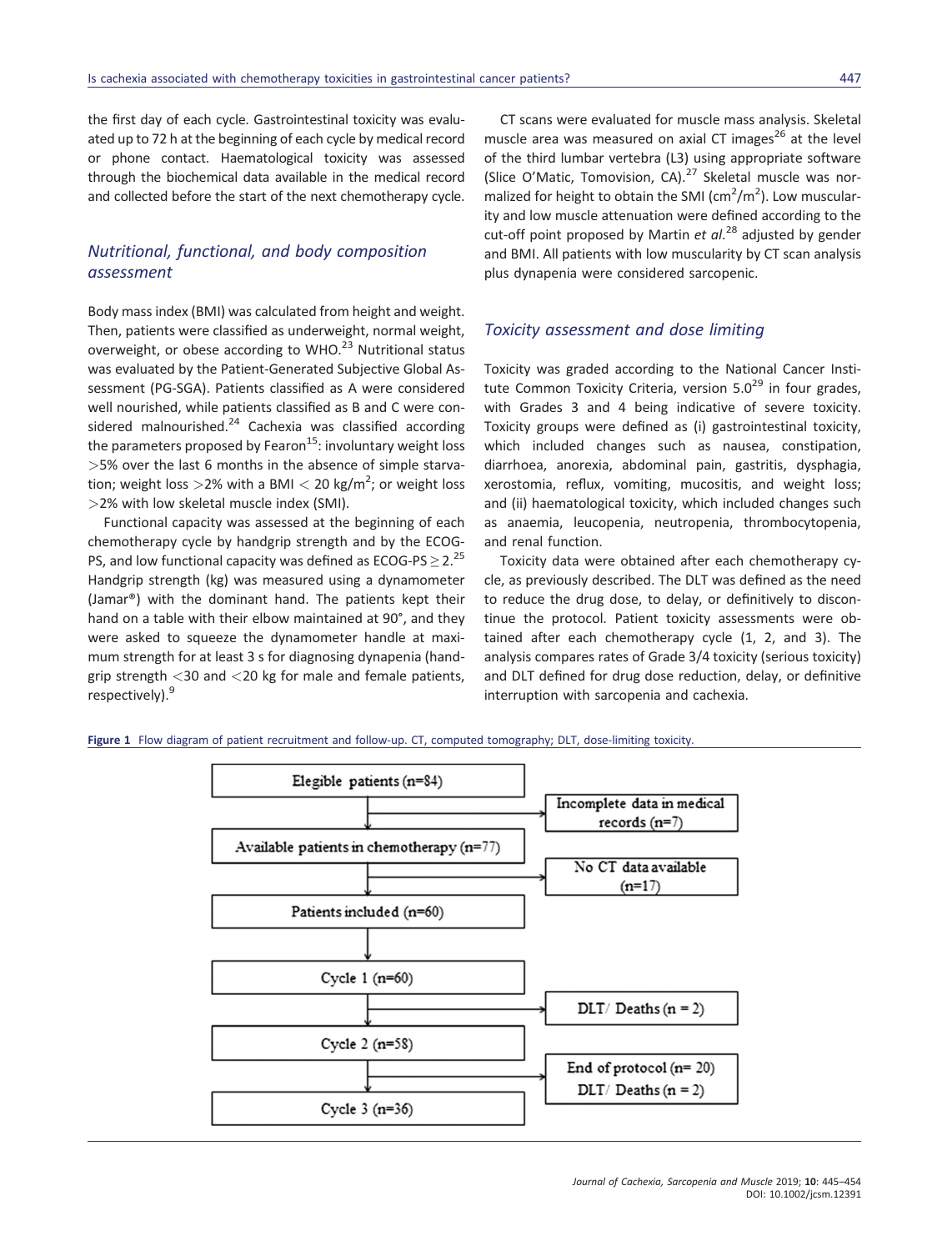#### *Statistical analysis*

Statistical procedures were performed using SPSS for Win/v.20.0 (Statistical Package for Social Sciences, Chicago, IL, USA). Data normality was verified by the Kolmogorov– Smirnov test, asymmetry, and kurtosis. Parametric descriptive data were presented in mean and standard deviation (SD), and categorical data were demonstrated as counts and percentages. Comparisons between categorical variables were tested using chi-squared test or Fisher's exact test. Cox regression models were used to assess hazard ratios (HR) for DLT, after adjustment for presence of metastasis and protocol of chemotherapy. The significance level was adopted at *P <* 0.05.

# **Results**

A total of 84 patients with a gastrointestinal cancer were initially screened in a single centre in Brazil from March 2017 to February 2018. Therefore, 60 patients were enrolled in this study. Figure 1 summarizes the follow-up of study volunteers.

Table 1 describes the baseline demographic characteristics of the patients, chemotherapy regimens, and nutritional characteristics. The majority of patients was male (55%), with a mean age of 60 years. Colorectal cancer was most prevalent representing almost half of the population, followed by gastric cancer. Furthermore, even if the majority of patients had normal weight, 55% met the criteria for cachexia and almost 24% were sarcopenic (low muscle mass plus dynapenia). Of total cachectic patients (*n* = 33), all had weight loss higher than 5% over past 6 months, and 12 (about one third) also had low muscularity. Most patients had good performance status at the beginning of treatment (ECOG-PS *<* 2), but four patients died during follow-up (mean 55 days) due to high chemotherapy toxicity (neutropenic fever), with one occurring after finishing the third cycle.

The haematological and gastrointestinal toxicity frequencies and DLT are shown in Table 2. The most prevalent gastrointestinal toxicities in the present study were nausea, diarrhoea (Cycles 1, 2, and 3), abdominal pain (Cycle 1), and anorexia (Cycle 3). Neutropenia was the most incident toxicity among the haematological ones in Cycles 1 and 2. However, the same prevalence was observed for leukopenia, anaemia, and neutropenia in Cycle 3. No patient in the study presented thrombocytopenia or elevated creatinine. Malnutrition, detected by PG-SGA, increased considerably during chemotherapy, identified as 58% of the patients malnourished in Cycle 1 and almost 86% in the last cycle. Dynapenia and ECOG-PS status results also worsened during follow-up.

Table 3 shows the association between sarcopenia, cachexia, and muscle attenuation with toxicities. Sarcopenia was associated with anorexia in Cycle 1 (*P* = 0.045) and nausea in Cycle 2 ( $P = 0.044$ ). Patients with low muscle **Table 1** Clinical and nutritional characteristics at baseline (*n* = 60)

|                                                          | $n$ (%)   | Mean (SD)   |
|----------------------------------------------------------|-----------|-------------|
| Age (years)                                              |           | 60.9 (14.0) |
| $\leq$ 60 years                                          | 27 (45)   |             |
| $>60$ years                                              | 33 (55)   |             |
| Gender                                                   |           |             |
| Female                                                   | 27 (45)   |             |
| Male                                                     | 33 (55)   |             |
| Ethnicity                                                |           |             |
| Caucasian                                                | 18 (30)   |             |
| Non-Caucasian                                            | 42 (70)   |             |
| Tumour site                                              |           |             |
| Oesophageal                                              | 6(10.0)   |             |
| Gastric                                                  | 14 (23.3) |             |
| Colon/rectum                                             | 36 (60.0) |             |
| Other gastrointestinal site                              | 4 (6.7)   |             |
| (liver and pancreas)                                     |           |             |
| Clinical TNM stage                                       |           |             |
| Ш                                                        | 8 (13.3)  |             |
| Ш                                                        | 24 (40.0) |             |
| IV                                                       | 28 (46.7) |             |
| Treatment modalities                                     |           |             |
| Chemotherapy                                             | 12 (20.0) |             |
| Chemotherapy + radiotherapy <sup>a</sup>                 | 21 (35.0) |             |
| Chemotherapy + surgery                                   | 20 (33.3) |             |
| Chemotherapy + radiotherapy <sup>a</sup> + surgery       | 7(11.7)   |             |
| Chemotherapy protocol                                    |           |             |
| $5FU + leucovorinb$                                      | 36 (46.7) |             |
| <b>FOLFOX<sup>c</sup></b>                                | 12 (15.6) |             |
| Paclitaxel + carboplatin <sup>d</sup>                    | 11 (14.3) |             |
| Others                                                   | 4 (5.2)   |             |
| Height (m)                                               |           | 1.60(0.09)  |
| Weight (kg)                                              |           | 61.5 (14.9) |
| Body mass index ( $kg/m2$ )                              |           | 24.5 (5.7)  |
| Underweight                                              | 6(10.0)   |             |
| Normal weight                                            | 26 (43.3) |             |
| Overweight                                               | 19 (31.7) |             |
| Obese                                                    | 9(15.0)   |             |
| Weight loss in 6 months (%)                              |           | 12.4 (8.8)  |
| Skeletal muscle index (cm <sup>2</sup> /m <sup>2</sup> ) |           |             |
| Male                                                     |           | 53.5 (10.1) |
| Female                                                   |           | 46.4 (8.4)  |
| Muscle attenuation (Hounsfield unit)                     |           | 37.8 (9.1)  |
| Low muscle attenuation                                   | 30 (50.0) |             |
| Sarcopenia                                               | 14 (23.3) |             |
| PG-SGA                                                   |           |             |
| Nourished                                                | 25 (41.7) |             |
| Malnourished                                             | 35 (58.3) |             |
| <b>ECOG-PS</b> scale                                     |           |             |
| $0 - 1$                                                  | 47 (78.3) |             |
| 2                                                        | 13 (21.7) |             |

ECOG-PS, Eastern Cooperative Oncology Group Performance Status; PG-SGA, Patient-Generated Subjective Global Assessment; TNM, Stage according to American Joint Committee on Cancer (AJCC) Cancer Staging Manual 7th edition.

a Radiotherapy protocol: 50.4 Gy.

<sup>b</sup> SFU (370 mg/m<sup>2</sup>) + leucovorin (50 mg/m<sup>2</sup>).<br>SFO fox: Oxalinatin 85 mg/m<sup>2</sup> + leucovorin

Folfox: Oxaliplatin 85 mg/m<sup>2</sup> + leucovorin 400 mg/m<sup>2</sup> + 5-FU 400 mg/m<sup>2</sup> + continuous 5-FU 2.400 mg/m<sup>2</sup> in 46 h.

Paclitaxel (50 mg/m<sup>2</sup>) + carboplatin (AUC 2).

attenuation showed a significantly higher nausea toxicity in Cycle 1 ( $P = 0.031$ ). Cachexia was associated with nausea (*P* = 0.02) in the first cycle. Self-report toxicity anorexia was associated with cachexia in the first and second cycle  $(P = 0.001$  and  $P = 0.026$ , respectively). Cachectic patients had significantly more DLT in all cycles. The relationship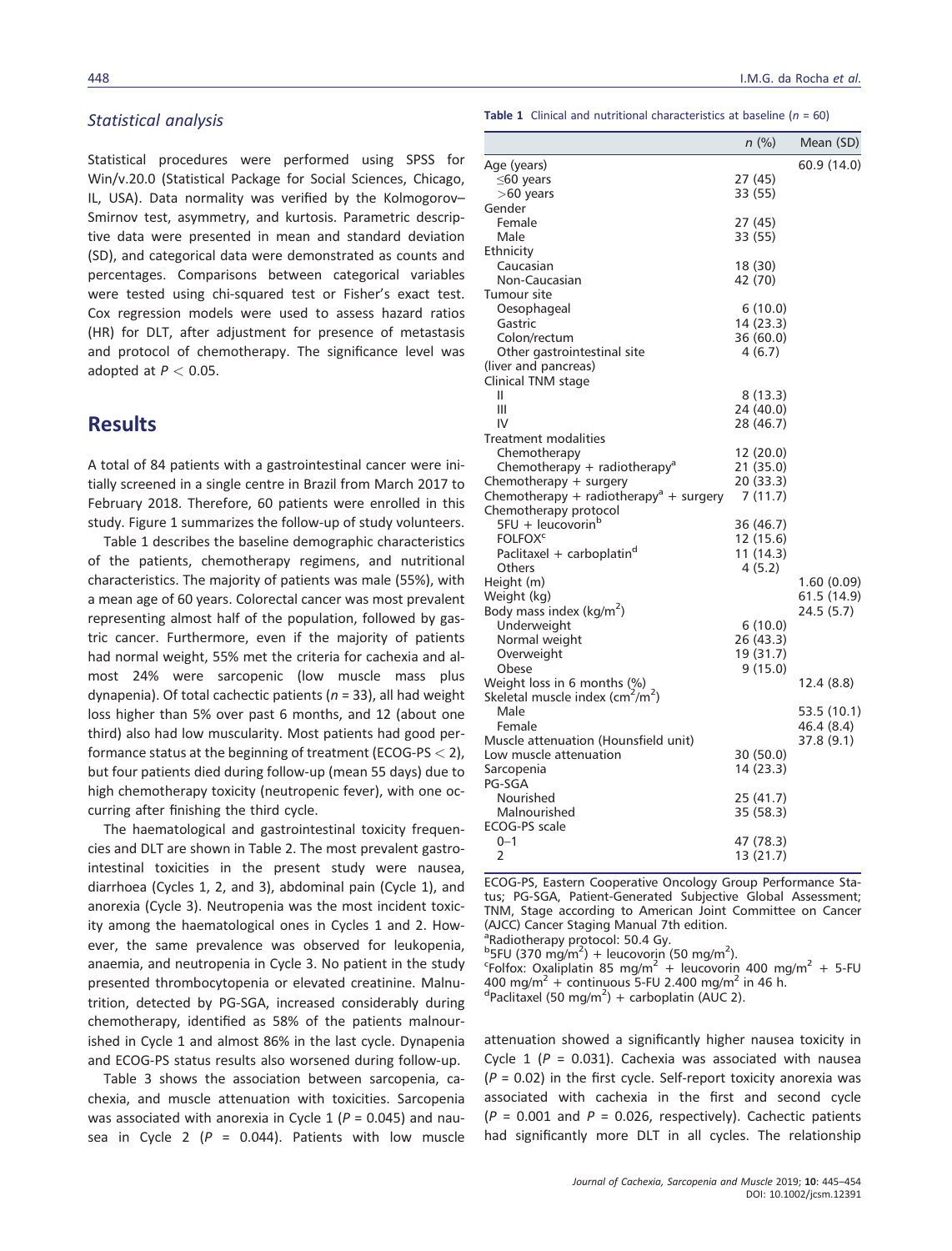| Variables                   | Cycle 1   | Cycle 2<br>$(n = 60/100\%)$ $(n = 58/100\%)$ $(n = 36/100\%)$ | Cycle 3  |
|-----------------------------|-----------|---------------------------------------------------------------|----------|
| Haematological toxicities   |           |                                                               |          |
| Anaemia                     | 3(5.0)    | 7(12.1)                                                       | 4(11.1)  |
| Leukopenia                  | 4(6.6)    | 5(8.6)                                                        | 2(5.6)   |
| Neutropenia                 | 7(11.6)   | 2(3.5)                                                        | 2(5.6)   |
| Gastrointestinal toxicities |           |                                                               |          |
| Nausea                      | 15(25.0)  | 8(13.8)                                                       | 12(33.3) |
| Constipation                | 3(5.0)    | 2(3.5)                                                        | 3(8.3)   |
| Diarrhoea                   | 8(13.3)   | 14 (24.1)                                                     | 6(16.7)  |
| Anorexia                    | 7(11.6)   | 11 (19.0)                                                     | 9(25.0)  |
| Abdominal pain              | 14(23.3)  | 6(10.3)                                                       | 4(11.1)  |
| Gastritis                   | 0(0.0)    | 0(0.0)                                                        | 1(2.8)   |
| Dysphagia                   | 6(10.0)   | 3(5.2)                                                        | 3(8.3)   |
| Dry mouth                   | 0(0.0)    | 0(0.0)                                                        | 2(5.6)   |
| Reflux                      | 0(0.0)    | 1(1.7)                                                        | 1(2.8)   |
| Vomiting                    | 3(5.0)    | 4(6.9)                                                        | 1(2.8)   |
| <b>Mucositis</b>            | 0(0.0)    | 0(0.0)                                                        | 0(0.0)   |
| Weight loss                 | 0(0.0)    | 2(3.5)                                                        | 0(0.0)   |
| Dose-limiting toxicity      |           |                                                               |          |
| Present                     | 14 (23.3) | 12 (20.7)                                                     | 8(22.2)  |

**Table 2** Frequency of haematological and gastrointestinal toxicities and dose-limiting toxicity during chemotherapy [*n* (%)]

between biochemical adverse events and body composition showed an association between sarcopenia and leukopenia during chemotherapy (*P* = 0.036). Patients with sarcopenia, low muscle attenuation, and cachexia experienced more high-grade toxicities during treatment. Details about the associations between sarcopenia, cachexia, low muscle attenuation, and dynapenia are available in Supporting Information.

Significant predictors of chemotherapy toxicity (DLT) were identified in univariate and multivariate Cox regression models (Table 4) after adjustment for the presence of metastasis and chemotherapy protocol: cachexia (HR = 10.65; CI 2.99–37.99, *P <* 0.01) and ECOG performance status (HR = 3.56; CI 2.10–18.45, *P* = 0.03).

## **Discussion**

Assessment of nutritional status and identification of sarcopenia and cachexia contribute to the decision regarding which patients would benefit from chemotherapy and which patients only need supportive care. This study was the first to show that even though all measures of muscle mass loss (sarcopenia, muscle attenuation, and cachexia) have association with some gastrointestinal toxicity variables, only cachexia and functional capacity (ECOG-PS) were dose-limiting toxicity predictors.

**Table 3** Associations with toxicities and body composition during chemotherapy (*n* = 60)

body and

Associations with toxicities

Table 3

composition during chemotherapy (n =

60)  $\mathbf{u}$ 

In recent years, studies in area of body composition and cancer have focused on the relationship between the quantity and quality of the skeletal muscle in outcomes such as mortality and quality of life.<sup>30,31</sup> About toxicity outcome, previous studies have already shown the impact of sarcopenia for different gastrointestinal cancers such as colon and rectum, $8$  oesophagus, $5,12$  breast cancer, $32$  and gastric cancer.<sup>4</sup>

|                                                                  |                        | Cycle 1                         |                                                |                          | Cycle 2                       |                               |                                                                                                                                                                                                | Cycle 3                         |                               |
|------------------------------------------------------------------|------------------------|---------------------------------|------------------------------------------------|--------------------------|-------------------------------|-------------------------------|------------------------------------------------------------------------------------------------------------------------------------------------------------------------------------------------|---------------------------------|-------------------------------|
| Variables                                                        | $(n = 30/50\%)$<br>LMA | $(n = 14/23.3\%)$<br>Sarcopenia | $(n = 33/55\%)$<br>Cachexia                    | 29/50%)<br>LMA<br>$=$ n) | $(n = 13/22\%)$<br>Sarcopenia | $= 31/53.4%$<br>Cachexia<br>S | 22/61.1%)<br>LMA<br>$n =$                                                                                                                                                                      | $(n = 12/33.3\%)$<br>Sarcopenia | $(n = 24/66.7\%)$<br>Cachexia |
| Haematological<br>Anaemia                                        |                        |                                 |                                                |                          |                               |                               |                                                                                                                                                                                                |                                 |                               |
| Leukopenia                                                       |                        |                                 | 4                                              |                          |                               |                               |                                                                                                                                                                                                |                                 |                               |
| Neutropenia                                                      |                        | r                               | G                                              |                          |                               |                               |                                                                                                                                                                                                |                                 |                               |
| Gastrointestinal                                                 |                        |                                 |                                                |                          |                               |                               |                                                                                                                                                                                                |                                 |                               |
| Diarrhoea                                                        |                        |                                 |                                                |                          |                               |                               |                                                                                                                                                                                                |                                 |                               |
| Abdominal pain                                                   |                        |                                 | ∞                                              |                          |                               |                               |                                                                                                                                                                                                |                                 |                               |
| Nausea                                                           |                        |                                 | $\mathbf{\tilde{2}}^{\mathsf{a}}_{\mathsf{b}}$ |                          |                               | Ω                             |                                                                                                                                                                                                |                                 |                               |
| Anorexia                                                         |                        |                                 |                                                |                          |                               | ზ                             |                                                                                                                                                                                                |                                 | ∞ m                           |
| Dysphagia                                                        |                        |                                 |                                                |                          |                               | m                             |                                                                                                                                                                                                | C                               |                               |
| Vomiting                                                         |                        |                                 |                                                |                          |                               |                               |                                                                                                                                                                                                |                                 |                               |
| Constipation                                                     |                        |                                 | mmo                                            |                          |                               |                               |                                                                                                                                                                                                |                                 | C                             |
| Weight loss                                                      |                        |                                 |                                                | 1                        |                               |                               |                                                                                                                                                                                                |                                 |                               |
| Dry mouth                                                        |                        |                                 |                                                |                          |                               |                               |                                                                                                                                                                                                |                                 |                               |
| Gastritis                                                        |                        |                                 |                                                |                          |                               |                               |                                                                                                                                                                                                |                                 |                               |
| Reflux                                                           |                        |                                 |                                                | $\circ$                  | C                             |                               |                                                                                                                                                                                                |                                 |                               |
| Mucositis                                                        |                        |                                 |                                                | $\circ$                  | ၁ ၀ ၈                         |                               |                                                                                                                                                                                                |                                 |                               |
| <b>TIC</b>                                                       | ∝                      | $\overline{0}$                  | <u>ק</u> ّ                                     |                          |                               | 11 <sup>a</sup>               | ιc                                                                                                                                                                                             |                                 | ిౚఄ                           |
| <sup>p</sup> Fisher's exact test<br><sup>a</sup> Chi-square test |                        |                                 |                                                |                          |                               |                               | Values in the table referring to a number of participants with the toxicity. In bold are marked statistical significant differences. DLT, dose-limiting toxicity; LMA, low muscle attenuation. |                                 |                               |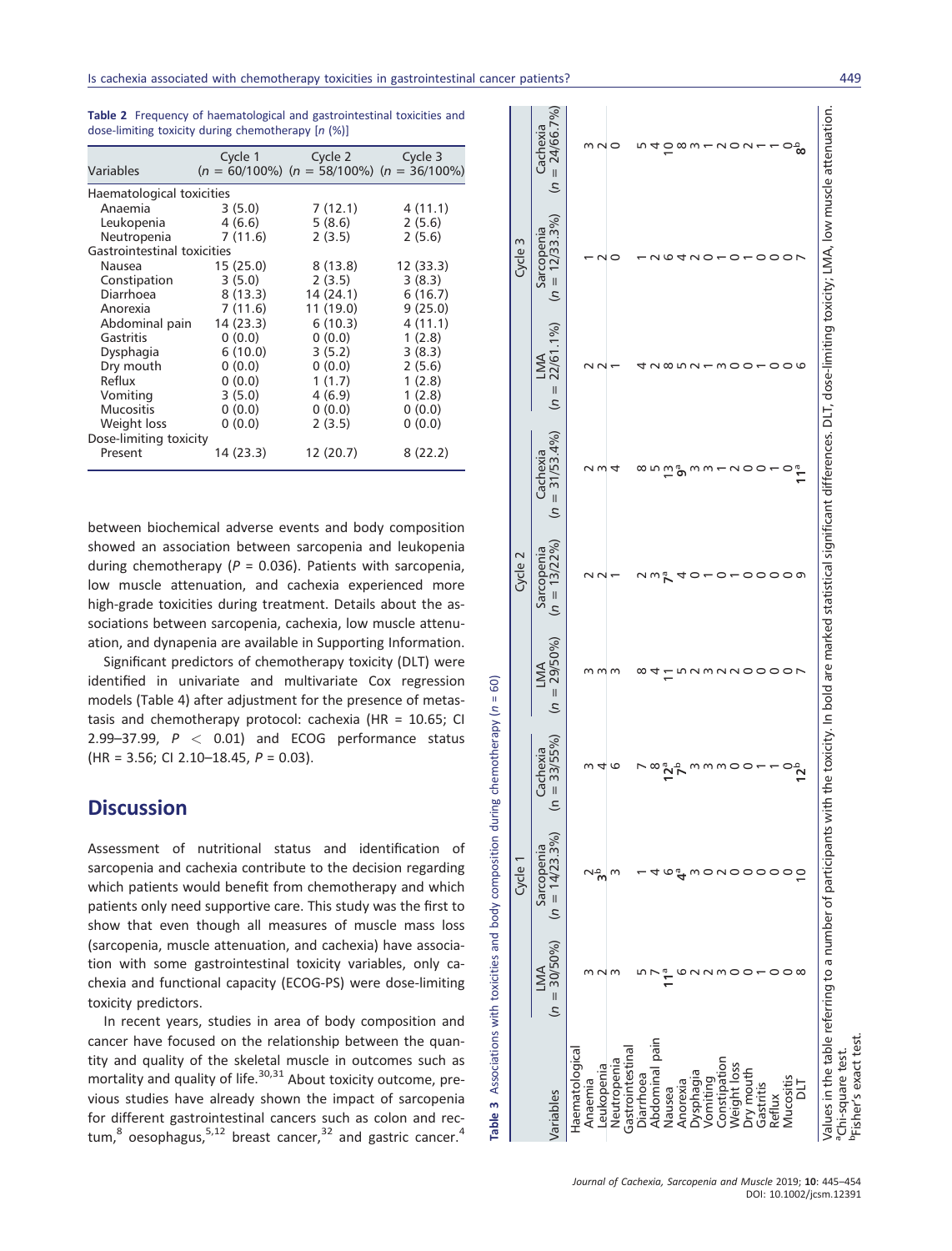|                                       | Univariate HR (95% CI) | P-value   | Multivariate <sup>a</sup> HR (95% CI) | P-value   |
|---------------------------------------|------------------------|-----------|---------------------------------------|-----------|
| Age (years)                           |                        | 0.78      |                                       |           |
| $\leq$ 60 years                       | 1                      |           |                                       |           |
| $>60$ years                           | $0.78(0.35 - 1.71)$    |           |                                       |           |
| Gender                                |                        | 0.14      |                                       |           |
| Female                                | 1                      |           |                                       |           |
| Male                                  | $0.55(0.25 - 1.21)$    |           |                                       |           |
| Ethnicity                             |                        | 0.95      |                                       |           |
| Non-Caucasian                         | 1                      |           |                                       |           |
| Caucasian                             | $1.03(0.43 - 2.46)$    |           |                                       |           |
| Smoking history                       |                        | 0.52      |                                       |           |
| Never smoked                          | 1                      |           |                                       |           |
| Previous smoker                       | $0.68(0.29-1.59)$      |           |                                       |           |
| Current smoker                        | $1.93(0.25 - 14.89)$   |           |                                       |           |
| Diagnosis time                        |                        | 0.23      |                                       |           |
| $1-2$ months                          | 1                      |           |                                       |           |
| 3-6 months                            | $1.82(0.42 - 7.89)$    |           |                                       |           |
| $>6$ months                           | $0.84(0.16 - 4.35)$    |           |                                       |           |
| Treatment modalities                  |                        | 0.87      |                                       |           |
| Chemotherapy                          | 1                      |           |                                       |           |
| Chemotherapy + radiotherapy           | $0.88(0.29 - 2.70)$    |           |                                       |           |
| Chemotherapy + surgery                | $0.96(0.32 - 2.95)$    |           |                                       |           |
| Chemotherapy + radiotherapy + surgery | $1.51(0.41 - 5.64)$    |           |                                       |           |
| Chemotherapy protocol                 |                        | 0.30      |                                       |           |
| 5FU + leucovorin                      | 1                      |           |                                       |           |
| <b>FOLFOX</b>                         | $0.77(0.22 - 2.69)$    |           |                                       |           |
| Paclitaxel + carboplatin              | $1.92(0.73 - 5.09)$    |           |                                       |           |
| Others                                | $2.59(0.73 - 9.15)$    |           |                                       |           |
| Clinical TNM stage                    |                        | 0.76      |                                       |           |
| Ш                                     | 1                      |           |                                       |           |
| $\mathbf{III}$                        | $0.70(0.22 - 2.72)$    |           |                                       |           |
| IV                                    | $0.93(0.30-2.89)$      |           |                                       |           |
| Metastasis presence                   | $1.21(0.55 - 2.65)$    | 0.64      |                                       |           |
| Body mass index                       |                        | 0.14      |                                       |           |
| $\leq$ 25 kg/m <sup>2</sup>           | 1                      |           |                                       |           |
| $>$ 25 kg/m <sup>2</sup>              | $1.93(0.77 - 4.82)$    |           |                                       |           |
| PG-SGA                                |                        | 0.44      |                                       |           |
| Nourished                             | 1                      |           |                                       |           |
| Malnourished                          | $0.73(0.33 - 1.60)$    |           |                                       |           |
| Dynapenia                             | $3.58(0.84 - 15.22)$   | 0.09      |                                       |           |
| Sarcopenia                            | $2.23(0.98 - 5.06)$    | 0.06      |                                       |           |
| Low muscle attenuation                | $1.90(0.85 - 4.24)$    | 0.11      |                                       |           |
| Cachexia                              | $9.00(2.68 - 30.24)$   | $<$ 0.001 | 10.65 (2.99-37.99)                    | $<$ 0.001 |
| ECOG-PS scale                         |                        | 0.01      |                                       | < 0.001   |
| $0 - 1$                               | 1                      |           | 1                                     |           |
| $\geq$ 2                              | 5.88 (2.54-13.63)      |           | $6.51(2.10-18.45)$                    |           |

**Table 4** Univariate and multivariate Cox regression analyses of association between toxicity (DLT) with different muscle measurements and nutritional status (*n* = 60)

ECOG-PS, Eastern Cooperative Oncology Group Performance Status; HR, hazard ratio; PG-SGA, Patient-Generated Subjective Global Assessment; TNM, Stage according to American Joint Committee on Cancer (AJCC) Cancer Staging Manual 7th edition. <sup>a</sup>Cox regression model adjusted for the presence of metastasis and chemotherapy protocol.

However, this is the first prospective study to date which tracked patients during three chemotherapy cycles and also assessed other muscle mass loss and functional capacity parameters. These analyses may contribute to better understanding of the variables that have an impact on the toxicity and prognosis of patients with gastrointestinal cancer.

Patients' nutritional status at baseline was similar with other studies in the literature which indicate BMI adequacy and considerable frequencies of sarcopenia and cachexia. As observed in other studies, this panorama reflects the increasing rates of overweight/obesity in this population and proposed that less importance should be placed on BMI.<sup>33</sup> All patients classified with cachexia in the present study had weight loss higher than 5% in the previous 6 months. However, considering only weight loss to define cachexia can be inadequate, as this fails to account for fluid accumulation, large tumour burden, and the fat visceral organ atrophy present in patients with cancer.<sup>34</sup> On the other hand, the present cachexia diagnostic criterion confounds sarcopenia diagnoses by considering only the low muscularity in its definition (weight loss  $>$ 2% and low SMI).<sup>15</sup> Thus, whenever possible, measures of inflammation can be assessed in these patients to complement the diagnosis of cachexia, and the diagnostic of sarcopenia in cancer patients should also include the function assessment. In the present study, this measure was not obtained because it was not part of the routine of exams of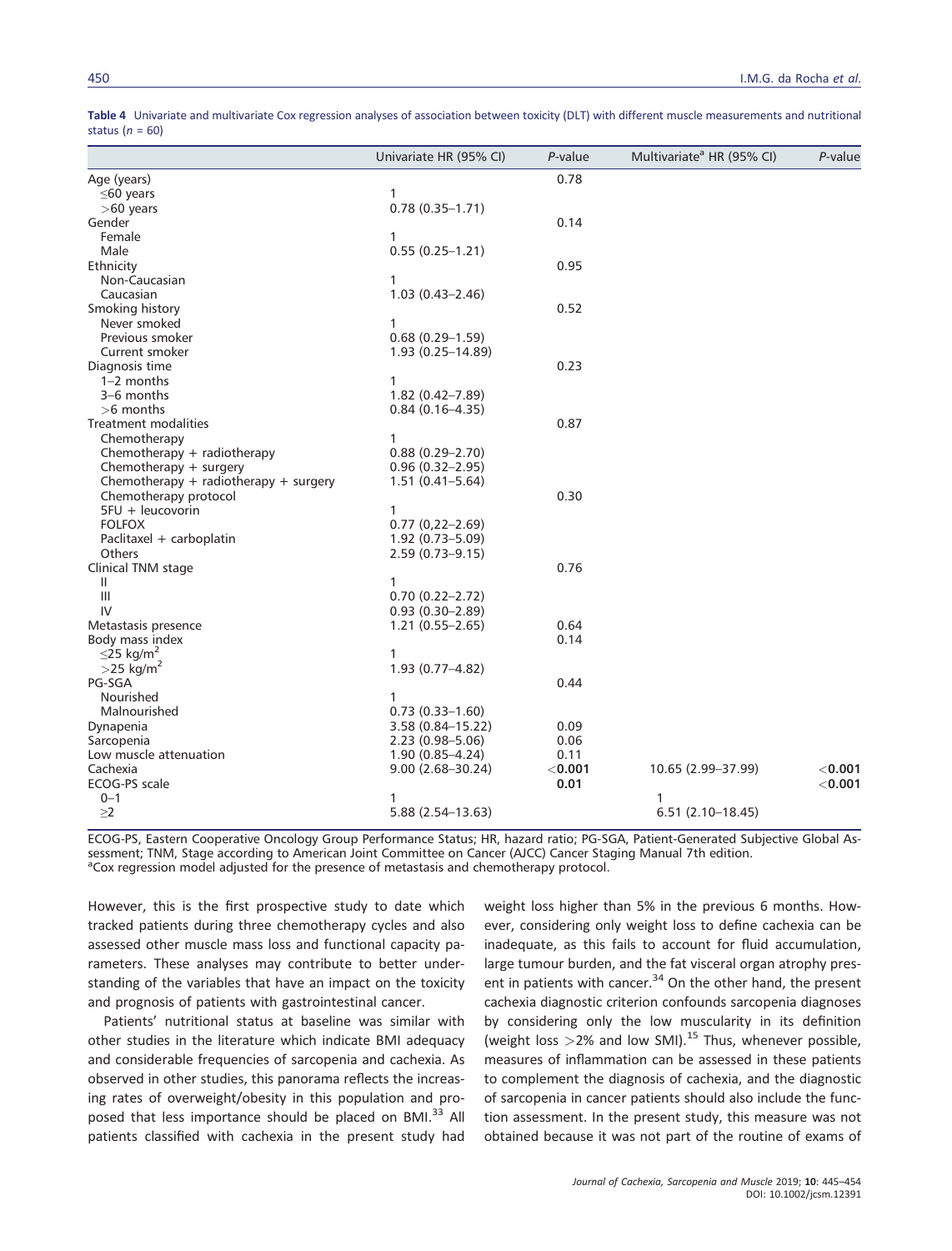the patient. Finally, although the measure of inflammation is extremely important, it is not mandatory according to the current consensus.

The prevalence of sarcopenia and cachexia was almost 52%, and half of the sample had low muscle attenuation. Cachexia induces systemic inflammation and metabolic alterations, which in combination with a decrease in body protein stores may explain the poor prognosis in these patients.<sup>35</sup> In the present study, the prevalence of sarcopenia was 23% at the beginning of chemotherapy. According to Ryan, $^{14}$  sarcopenia is present in between 20% and 70% of patients, depending on the tumour type and how sarcopenia is defined, thus constituting a limitation making it difficult to compare them due to the variety of cut-off points for sarcopenia that were used.<sup>15,28,36</sup> In other studies, reduced muscle attenuation was also associated with poor prognosis such as more fatigue—the effect of activating the immune system and fatty infiltration in muscle.<sup>37</sup> In patients with renal cell carcinoma, $19$  higher muscle density was independently associated with survival (HR = 1.85; *P* = 0.004), and low muscle attenuation in patients with metastatic melanoma was associated with high grades in immune-related adverse events (OR = 3.57, CI 1.09–11.77, *P* = 0.036).<sup>37</sup>

Although both low muscle mass and low muscle function is required for the diagnostic of sarcopenia, $38$  nowadays, researchers have discussed their independent effects in different conditions, and which is more important for selected outcomes. In elderly, low muscle function seems to have the greatest impact on the risk for physical dependence compared with having low muscle mass alone.<sup>39</sup> In contrast, Alexandre *et al*. <sup>40</sup> observed that only low muscle mass was associated with an increased risk for impaired physical independence in the same population. For hospitalized patients, the loss in muscle mass is also important, due to the fact that many drugs are metabolized in skeletal muscle mass, especially chemotherapeutic agents.<sup>7,8,10</sup> It is also important to recognize that skeletal muscle mass serves as the reserve of amino acids, and its depletion can be considered an independent risk factor for surgical patients.<sup>41</sup> The present data showed that low muscle function only was not associated with toxicities during chemotherapy in cancer patients, and low muscle quality (muscle attenuation) had a low impact (results showed in Supporting Information).

In the present study, 54 (75%) patients experienced some grade of self-reported toxicity during chemotherapy. The most frequent toxicities related were nausea, diarrhoea, and anorexia. In a study with colorectal cancer patients undergoing treatment with a 5-flurouracil (5-FU)/leucovorin protocol, Prado *et al*. <sup>8</sup> found that neutropenia, diarrhoea, and nausea were also the most frequent. Similar results were observed by Kim *et al*. <sup>42</sup> and Ziętarska *et al*. <sup>43</sup> Regarding haematological toxicities, there was no significant difference in the incidence of neutropenia, anaemia, creatinine, and thrombocytopenia toxicities between the sarcopenic or nonsarcopenic and the cachetic or non-cachetic patients at baseline. Miyata *et al*.<sup>5</sup> also did not find a significant difference in patients during neoadjuvant chemotherapy for oesophageal cancer. This lack of toxicity is probably due to the high cutoff points for biochemical toxicity adopted in the literature<sup>29</sup> to ensure patient safety.

In our study, patients with sarcopenia, cachexia, and low muscle attenuation presented higher toxicity values compared to their controls, however without statistical significance for most variables. This result may be partly attributed to good control of the chemotherapy treatment dosage which minimized the adverse effects, since the relationship between reduced muscle mass and toxicity to chemotherapy is known. $11-13$  Other studies have shown similar results, finding body composition that is predictive of Grades 3–4 toxicities in colorectal cancer patients. $10,44$  Efforts should be made by medical staff to reduce toxicity during chemotherapy cycles to avoid dose reduction or treatment interruption.

The DLT frequency was relatively high in the sample, and cachectic patients experienced significantly more DLT than non-cachectic patients. No association was observed between sarcopenia and DLT. Differently, Mir *et al*. <sup>11</sup> in evaluating patients with hepatocellular carcinoma observed that sarcopenic patients experienced significantly more DLT than non-sarcopenic patients (82% vs. 31%, *P* = 0.005). In the same way, Cousin<sup>45</sup> analysed many different chemotherapy protocols and found that regardless of the drug type, patients with a higher toxicity grade had significantly lower SMI. In a cohort of patients receiving neoadjuvant treatment for esophagogastric cancer. Tan<sup>12</sup> showed that the presence of sarcopenia was significantly associated with DLT (54.5 vs. 28.9%). In summary, these studies (which did not assess the presence of cachexia) demonstrated that decreased muscle mass and presence of sarcopenia are associated with poor prognostic and less survival after chemotherapy, independent of protocol or gastrointestinal tumour site. Future studies investigating dose reductions in patients with sarcopenia, cachexia, and muscle attenuation are necessary to clarify the impact of body composition in DLT.

The present univariate model only suggested a maintained association between cachexia and ECOG with toxicities when the model was adjusted in multivariable analyses. Poor performance status patients (ECOG-PS  $\geq$  2) usually tolerate chemotherapy poorly, with increased toxicity compared to patients with ECOG-PS 0-1.<sup>46,47</sup> In the present study, poor performance status was also a predictor of toxicity in gastrointestinal cancer patients. This underscores the need to identify clinical characteristics of poor performance status patients, avoiding overtreatment. Although low muscle mass and low muscle attenuation have been associated with poorer tolerance to chemotherapy,  $7,13,37$  and low muscle attenuation is highly prevalent in the present study, we did not find this association. One possible explanation is the high prevalence of cachexia in patients, or the small sample size.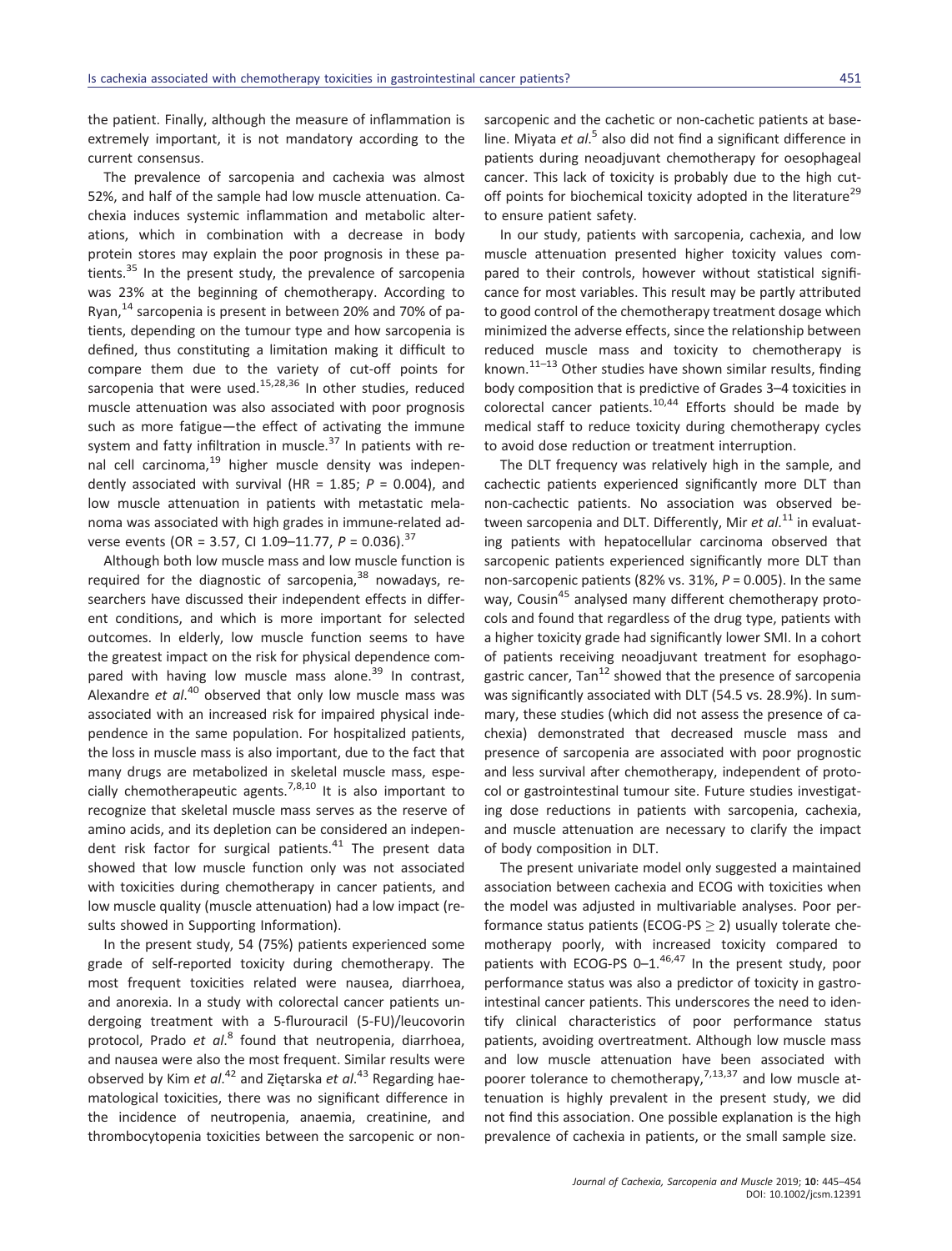A relatively high proportion of patients exhibited cachexia, but not too high, while other studies (above 60%).<sup>35,48</sup> In the present study, cachexia was the best toxicity predictor in the sample, while sarcopenia was not a predictor in the regression model, which is different from other studies in the literature. This condition could be associated with increased treatment toxicity, and frequently necessitate premature interruption. Additionally, cachectic patients have poor performance status.<sup>15</sup> Thus, a vicious cycle develops; cachexia reduces the possibility of using cytotoxic agents, thus leading to disease progression, and this in turn promotes the development of resistant cachexia.<sup>43</sup> Most research to date has focused on treating muscle depletion as part of the cachexia syndrome using nutritional, exercise, and pharmacological interventions; however, these single-agent therapies have not provided promising results.<sup>49</sup>

It is important to highlight that different instruments in literature for assessing loss of muscle mass can produce a relative variability in frequency of sarcopenia and cachexia, and there are multiple methods of adjusting the result for height or for BMI.<sup>50</sup> Recently, Blauwhoff-Buskermolen *et al*.<sup>51</sup> found a large variation of prevalence of low muscle mass (13% to 93%) with different techniques (anthropometry, CT, and bioelectrical impedance) in cancer patients, and it has repercussion in diagnosis of cachexia and sarcopenia. However, despite a large disagreement between muscle measures in identifying a low muscle mass in these patients, the effect on the diagnosis of cancer cachexia was limited. The recent review of the European Consensus of Sarcopenia recognizes the different skeletal muscle mass assessment tools. According to this consensus, for the detection of low muscle quantity and quality, dual x-ray absorptiometry (DXA) is advised in clinical practice and bioelectrical impedance analyses (BIA), computed tomography (CT), and magnetic resonance imaging (MRI) in research studies.<sup>38</sup>

Like sarcopenia, the PG-SGA nutritional assessment tool was not predictive for toxicity. Although there is no consensus on the optimal tool to be employed in the oncology setting and little research has been performed to assess whether tools currently in use are adequately capturing patients with nutrition-related syndromes, $32$  recent findings highlight the strong association between nutritional assessment and survival prediction in oncology populations.<sup>20</sup> Although malnutrition is a frequent feature of patients with advanced cancer, and 58.3% of patients of the present study had a diagnosis of malnourishment in the beginning of chemotherapy treatment by PG-SGA, 46.7% of these patients were overweight or obese at this time point. This issue needs to be more discussed in future studies, with a focus on sarcopenic obesity.

To the best of our knowledge, this is the first study to assess CT images and compare different parameters of nutritional status, body composition, and functional capacity tools to prospectively predict toxicity in different chemotherapy cycles. However, we recognize that the study has several limitations. This study is a single-centre investigation with small sample size. Therefore, our results should be interpreted with caution before being extrapolated to the general population. Another limitation was the evaluation of gastrointestinal toxicity only 72 h after each chemotherapy cycle. It is known that some toxicities may occur after this period, $37$  and this may have underestimated the frequency of toxicity. The different primary sites of cancer and consequently their different chemotherapeutic schemes should also be recognized as a limitation. Finally, another factor that deserves to be remembered is that 35% of patients were undergoing radiotherapy concomitant with chemotherapy, and the toxicities may have been due to this other treatment modality.

Despite some limitations, the strength of this study is longer follow-up time and the possibility of longitudinal nutritional status and functional capacity monitoring. Thus, this study contributes to narrow the gap in literature about the relationship in baseline cachexia, sarcopenia, muscle density, and functional status with implications in evaluating toxicities during three cycles.

In conclusion, our findings suggest that cachexia diagnosis was better than sarcopenia and muscle attenuation as the better predictor for haematological and gastrointestinal toxicities during chemotherapy in a gastrointestinal cancer population. In practice, the application and use of the diagnostic criteria for cachexia based on sarcopenia using CT (the gold standard method of body composition analysis in oncology patients) can be used to predict adverse clinical outcomes and identify patients who need a more specific nutritional therapy.

### **Acknowledgements**

The authors certify that they comply with the ethical guidelines for authorship and publication of the Journal of Cachexia, Sarcopenia and Muscle.<sup>52</sup>

The authors would like to thank to nutritionist group in Liga Norte Riograndense Contra o Câncer, especially Drs Jeane C. A. Souza, Luciana Câmara Silva, and Isa L. S. Aquino.

# **Online supplementary material**

Additional supporting information may be found online in the Supporting Information section at the end of the article.

**Table S1.** Relationship between sarcopenia and toxicities after cycle 1, 2 and 3.

**Table S2.** Relationship between cachexia and toxicities after cycle 1, 2 and 3.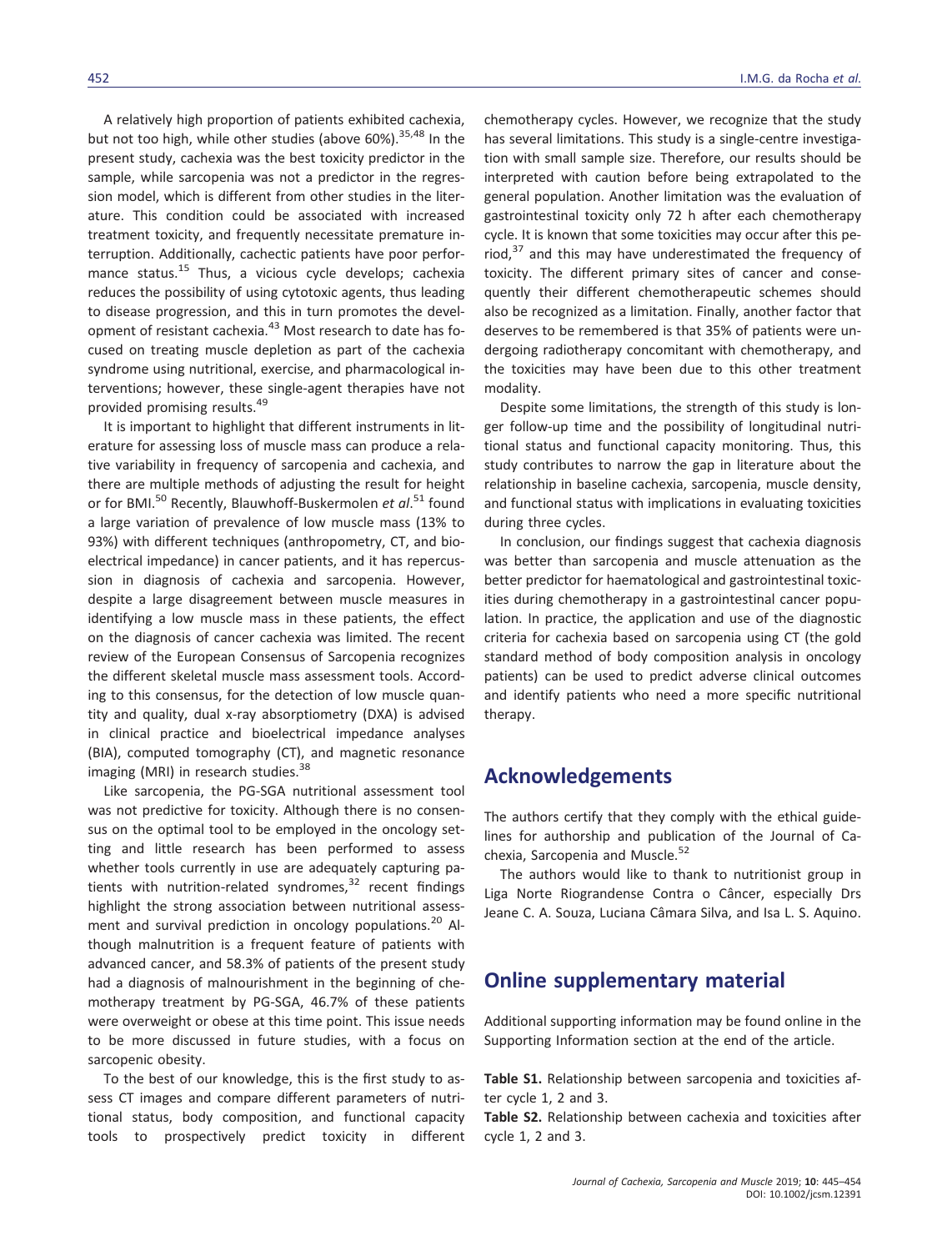**Table S3.** Relationship between muscle attenuation and toxicities after cycle 1, 2 and 3.

**Table S4.** Relationship between dynapenia and toxicities after cycle 1, 2 and 3.

# **Conflict of Interest**

The authors I.M.G.R., A.P.T.F., G.O.C.M., R.A.B., A.M., and M. C.G. declare no conflicts of interest.

# **References**

- 1. Baracos VE, Martin L, Korc M, Guttridge DC, Fearon KCH. Cancer-associated cachexia. *Nat Rev Dis Prim* 2018;**4**:1–18.
- 2. Brazilian Ministry of Health, National Institute of Cancer José Alencar Gomes da Silva. Estimate 2018-incidence of cancer in Brazil. 2017; 130.
- 3. Martin L, Senesse P, Gioulbasanis I, Antoun S, Bozzetti F, Deans C, et al. Diagnostic criteria for the classification of cancerassociated weight loss. *J Clin Oncol* 2015;**33**:90–99.
- 4. Palmela C, Velho S, Agostinho L, Branco F, Santos M, Pia M, et al. Body composition as a prognostic factor of neoadjuvant chemotherapy toxicity and outcome in patients with locally advanced gastric cancer. *J Gastric Cancer* 2017;**17**:74–87.
- 5. Miyata H, Sugimura K, Motoori M, Fujiwara Y, Omori T, Yanagimoto Y, et al. Clinical assessment of sarcopenia and changes in body composition during neoadjuvant chemotherapy for esophageal cancer. *Anticancer Res Res* 2017;**37**: 3053–3059.
- 6. Choi MH, Oh SN, Lee IN, Oh ST, Won DD. Sarcopenia is negatively associated with long-term outcomes in locally advanced rectal cancer. *J Cachexia Sarcopenia Muscle* 2018;**9**:53–59.
- 7. Williams GR, Deal AM, Shachar SS, Walko CM, Patel JN, O'Neil B, et al. The impact of skeletal muscle on the pharmacokinetics and toxicity of 5-fluorouracil in colorectal cancer. *Cancer Chemother Pharmacol* 2018;**81**:413–417.
- 8. Prado CMM, Baracos VE, McCargar LJ, Mourtzakis M, Mulder KE, Reiman T, et al. Body composition as an independent determinant of 5-fluorouracil-based chemotherapy toxicity. *Clin Cancer Res* 2007;**13**: 3264–3268.
- 9. Cruz-Jentoft AJ, Baeyens JP, Bauer JM, Boirie Y, Cederholm T, Landi F, et al. Sarcopenia: European consensus on definition and diagnosis. *Age Ageing* 2010;**39**: 412–423.
- 10. Jung H-W, Kim JW, Kim J-Y, Kim S-W, Yang HK, Lee JW, et al. Effect of muscle mass on toxicity and survival in patients with colon cancer undergoing adjuvant chemotherapy. *Support Care Cancer* 2015;**23**:687–694.
- 11. Mir O, Coriat R, Blanchet B, Durand J, Boudou P, Michels J, et al. Sarcopenia

predicts early dose-limiting toxicities and pharmacokinetics of sorafenib in patients with hepatocellular carcinoma. *PLoS One* 2012;**7**:1–7.

- 12. Tan BHL, Brammer K, Randhawa N, Welch NT, Parsons SL, James EJ, et al. Sarcopenia is associated with toxicity in patients undergoing neo-adjuvant chemotherapy for oesophago-gastric cancer. *Eur J Surg Oncol* 2015;**41**:333–338.
- 13. Wendrich AW, Swartz JE, Bril SI, Wegner I, Graeff A, Smid EJ, et al. Low skeletal muscle mass is a predictive factor for chemotherapy dose-limiting toxicity in patients with locally advanced head and neck cancer. *Oral Oncol* 2017;**71**:26–33.
- 14. Ryan AM, Power DG, Daly L, Cushen SJ, Ní Bhuachalla E, Prado CM. Cancer-associated malnutrition, cachexia and sarcopenia: the skeleton in the hospital closet 40 years later. *Proc Nutr Soc* 2016;**75**:199–211.
- 15. Fearon K, Strasser F, Anker SD, Bosaeus I, Bruera E, Fainsinger RL, et al. Definition and classification of cancer cachexia: an international consensus. *Lancet Oncol* 2011;**12**:489–495.
- 16. Bruggeman AR, Kamal AH, LeBlanc TW, Ma JD, Baracos VE, Roeland EJ. Cancer cachexia: beyond weight loss. *J Oncol Pract* 2016;**12**:1163–1171.
- 17. Argilés JM, Busquets S, Stemmler B, López-Soriano FJ. Cancer cachexia: understanding the molecular basis. *Nat Rev Cancer* 2014;**14**:754–762.
- 18. Anandavadivelan P, Brismar TB, Nilsson M, Johar AM, Martin L. Sarcopenic obesity: a probable risk factor for dose limiting toxicity during neo-adjuvant chemotherapy in oesophageal cancer patients. *Clin Nutr* 2016;**35**:724–730.
- 19. Antoun S, Lanoy E, Iacovelli R, Albiges-Sauvin L, Loriot Y, Merad-Taoufik M, et al. Skeletal muscle density predicts prognosis in patients with metastatic renal cell carcinoma treated with targeted therapies. *Cancer* 2013;**119**:3377–3384.
- 20. Gu W, Zhang G, Sun L, Ma Q, Cheng Y, Zhang H, et al. Nutritional screening is strongly associated with overall survival in patients treated with targeted agents for metastatic renal cell carcinoma. *J Cachexia Sarcopenia Muscle* 2015;**6**:222–230.
- 21. Isenring E, Elia M. Which screening method is appropriate for older cancer patients at

# **Authors' contributions**

I.M.G.R. and A.P.T.F. designed the study. I.M.G.R. carried out the data collection. G.O.C.M. analysed the body composition images. I.M.G.R., A.M., and R.A.B. performed the statistical analysis. I.M.G.R., G.O.C.M., R.A.B., A.M., M.C.G., and A.P.T. F. wrote and approved the final manuscript.

> risk for malnutrition? *Nutrition* 2015;**31**:594–597.

- 22. Guinan EM, Doyle SL, Benett AE, O'Neill L, Gannon J, Elliot JA, et al. Sarcopenia during neoadjuvant therapy for oesophageal cancer: characterising the impact on muscle strength and physical performance. *Support Care Cancer* 2017;**26**:1569–1576.
- 23. WHO. Physical status: the use and interpretation of anthropometry. Report of a WHO Expert Committee. Vol. 854, World Health Organization technical report series. 1995; 1–452.
- 24. McCalllum PD. Patient-Generated Subjective Global Assessment. In McCallum PD, Polisena C, eds. *The Clinical Guide to Oncology Nutrition*. Chicago, IL: American Dietetic Association; 2000. p 11–23.
- 25. Oken M, Creech R, Tormey D, Horton J, Davis T, McFadden E, et al. Toxicity and response criteria of the Eastern Cooperative Oncology Group. *Am J Clin Oncol* 1982;**5**:649–656.
- Wang Z, York N, Baumgartner RN, Ross R. Human body composition: advances in models and methods. *Annu Rev Nutr* 1997;**17**:527–558.
- 27. Mitsiopoulos N, Baumgartner RN, Heymsfield SB, Lyons W, Gallagher D, Ross R, et al. Cadaver validation of skeletal muscle measurement by magnetic resonance imaging and computerized tomography. *J Appl Physiol* 1998;**85**:115–122.
- 28. Martin L, Birdsell L, MacDonald N, Reiman T, Clandinin MT, McCargar LJ, et al. Cancer cachexia in the age of obesity: skeletal muscle depletion is a powerful prognostic factor, independent of body mass index. *J Clin Oncol* 2013;**31**:1539–1547.
- 29. National Institute of Cancer. Common terminology criteria for adverse events (CTCAE). *NIH Publ* 2010;**2009**:0–71, Available from: http://ctep.cancer.gov/ protocolDevelopment/electronic\_applications/docs/ctcaev3.pdf.
- 30. Bye A, Sjøblom B, Wentzel-Larsen T, Grønberg BH, Baracos VE, Hjermstad MJ, et al. Muscle mass and association to quality of life in non-small cell lung cancer patients. *J Cachexia Sarcopenia Muscle* 2017;**8**:759–767.
- 31. Dahiya N, Acharya AS, Bachani D, Sharma DN. Quality of life of patients with advanced cervical cancer before and after